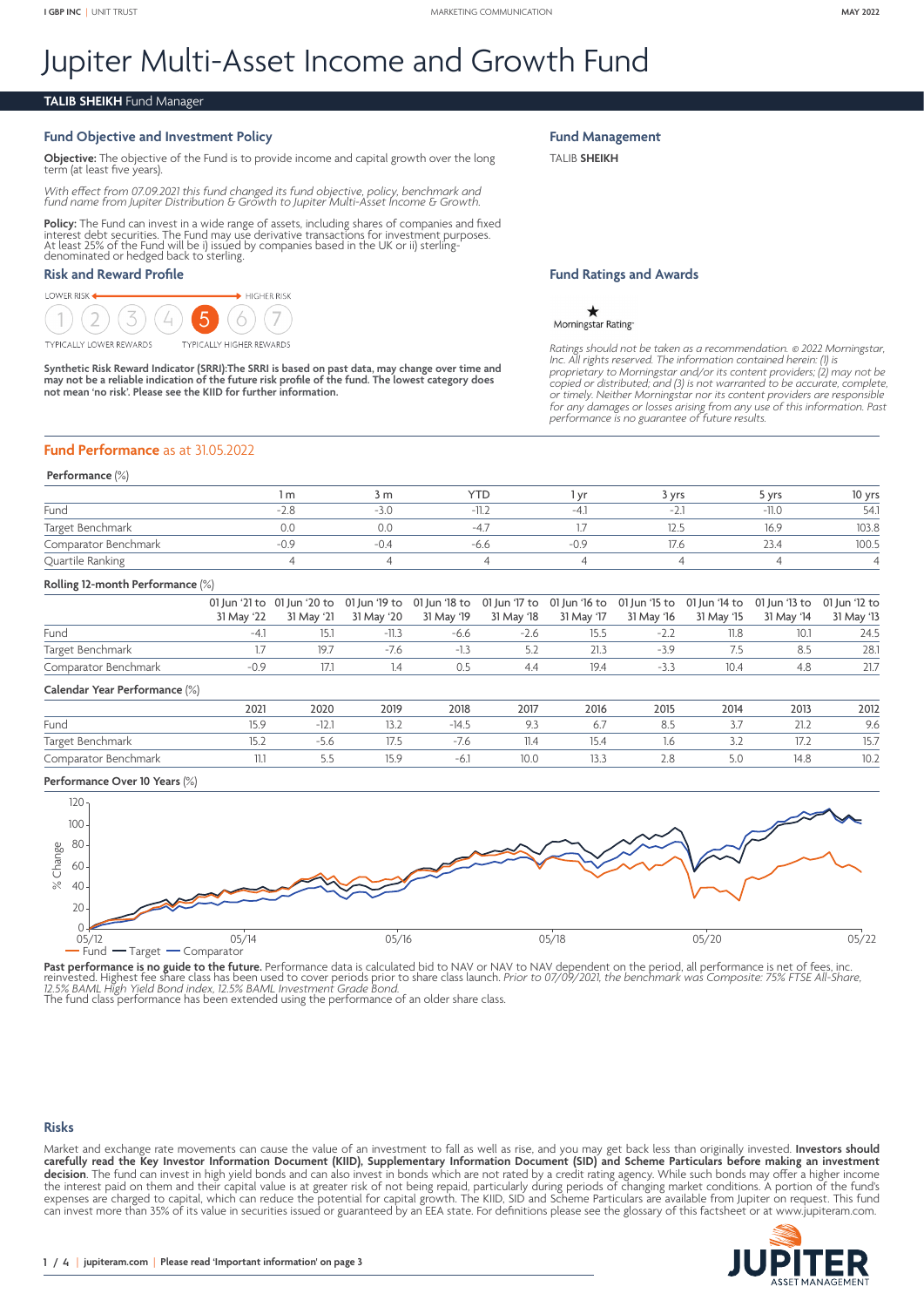#### **Fund Holdings** as at 31.05.2022

| <b>Top Ten Holdings</b> (% of net assets) |      |
|-------------------------------------------|------|
| Treasury Note 0.125% 31/12/22             | 10.5 |
| Invesco Physical Gold ETC                 | 5.4  |
| Treasury Bond 1.875% 15/11/51             | 4.3  |
| <b>RELX</b>                               | 3.7  |
| Diageo                                    | 3.7  |
| Astrazeneca                               | 3.6  |
| Unilever                                  | 2.5  |
| Digital 9 Infrastructure                  | 2.3  |
| Alphabet                                  | 2.2  |
| Compass                                   | 2.2  |
| Total                                     | 40.4 |

#### **Credit Rating** (%)

| <b>Total</b>   | 35.9 |
|----------------|------|
| <b>NR</b>      | 0.4  |
| CCC            | 1.2  |
| B              | 5.3  |
| BB             | 2.7  |
| <b>BBB</b>     | 9.1  |
| $\overline{A}$ | 0.7  |
| AA             | 1.7  |
| AAA            | 14.8 |

| Market Cap (%) |  |  |
|----------------|--|--|
|----------------|--|--|

| Large $($ >\$20 $bn)$         | 31.5      |
|-------------------------------|-----------|
| Mid (\$5bn-\$20bn)            | 16.3      |
| Small (<\$5bn)                | 6.2       |
| Total                         | 54.1      |
| Industry Allocation $(\%)$    |           |
|                               | Netweight |
| Industrials                   | 11.4      |
| <b>Consumer Discretionary</b> | 9.5       |
| Consumer Staples              | 9.3       |
| Financials                    | 7.3       |
| Technology                    | 7.2       |

### Health Care 5.2 Basic Materials 1.6 **51.5 Other**<sup>1</sup> **50.0 Cash**<sup>2</sup> **-1.6 Total3 100.0**

*1 Other includes Fixed Income and Derivatives.*

*2 Cash includes Derivatives offset.*

*3 The figures may not equal 100% due to rounding.*

*1 Credit ratings are calculated using asset ratings from different ratings agencies.*

#### **Charges and Codes**

| <b>Share Class</b> | <b>Income Distribution</b><br>Policy | <b>ISIN</b>                      | Bloomberg         | <b>Initial Charge</b><br>(max.) | Ongoing<br><b>Charges Figure</b> | Annual<br>Management<br>Charge (max.) | Minimum Initial<br>Investment | Minimum Top<br>Up Investment |
|--------------------|--------------------------------------|----------------------------------|-------------------|---------------------------------|----------------------------------|---------------------------------------|-------------------------------|------------------------------|
| I GBP INC          |                                      | Semi-Annual paid outGB00B6531T16 | <b>JUPHIII LN</b> | $0.00\%$                        | 0.89%                            | 0.65%                                 | GBP 1,000,000                 | GBP 50,000                   |
| L GBP INC          |                                      | Semi-Annual paid outGB0004792684 | <b>JUPHINI LN</b> | $0.00\%$                        | 1.64%                            | 1.40%                                 | GBP 500                       | <b>GBP 250</b>               |
| I GBP ACC          | Accumulation                         | GB00B5VOM728                     | <b>JUPHIIA LN</b> | $0.00\%$                        | 0.89%                            | 0.65%                                 | GBP 1,000,000                 | GBP 50,000                   |
| L GBP ACC          | Accumulation                         | GB00BF154S42                     | <b>JUPDGACLN</b>  | $0.00\%$                        | 1.64%                            | 1.40%                                 | <b>GBP 500</b>                | <b>GBP 250</b>               |
| J GBP ACC          | Accumulation                         | GB00BJJQ4D22                     | <b>JUPDGJA</b>    | $0.00\%$                        | .34%                             | 1.00%                                 | <b>GBP 500</b>                | <b>GBP 250</b>               |
| J GBP INC          |                                      | Semi-Annual paid outGB00BJJQ4F46 | <b>JUDAGIG</b>    | $0.00\%$                        | 1.34%                            | 1.00%                                 | <b>GBP 500</b>                | <b>GBP 250</b>               |

*The Ongoing Charges Figure includes the Annual Management Charge and aggregate operating expenses chargeable to the fund. Where the fund invests in other funds, it includes the impact of the charges made in those other funds. Jupiter does not engage in stock lending. For details of all units and fees and charges, please refer to the Scheme Particulars and Annual Report for each financial year.*

#### **Fund Information** as at 31.05.2022

| <b>Product Information</b>      |                                        | <b>Price Information</b>   |                                  |  |  |
|---------------------------------|----------------------------------------|----------------------------|----------------------------------|--|--|
| Launch Date Fund:<br>12.02.1996 |                                        | Valuation Day:             | Every Business Day in the United |  |  |
| Launch Date Share Class:        | 17.09.2012                             |                            | Kingdom                          |  |  |
| Morningstar Category:           | GBP Moderately Adventurous Allocation  | <b>Base Currency Fund:</b> | GBP                              |  |  |
|                                 | 25% FTSE All Share, 50% MSCI World,    | Currency Share Class:      | GBP                              |  |  |
| Target Benchmark:               | 12.5% ICE BofA Global High Yield Bond, | Available on:              | www.jupiteram.com                |  |  |
|                                 | 12.5% ICE BofA Global Cor              |                            |                                  |  |  |
| Comparator Benchmark:           | IA Mixed Investment 40-85% Shares      | <b>Fund Size</b>           |                                  |  |  |
|                                 |                                        | Fund Value:                | GBP 225m                         |  |  |
| Yield                           |                                        | Long Holdings:             | 156                              |  |  |
| Historic Yield                  | 2.10%                                  | Short Holdings:            |                                  |  |  |
|                                 |                                        |                            |                                  |  |  |

The Historic Yield reflects distributions declared over the past twelve months as a percentage of the unit price, as at the date shown. Historic yield figures are not a guide or *guarantee for the expected level of distributions to be received, and may fluctuate significantly during times of extreme market and economic volatility. It does not include any initial charge and investors may be subject to tax on their distributions. The Fund takes charges from capital of the Fund. This effectively increases distributions but constrains the fund's capital performance.*

**Benchmark Information:**<br>Comparator benchmark - Composite: 25% FTSE All-Share, 50% MCSI World, 12.5% ICE BAML Global High Yield Bond index, 12.5% BAML Global Corporate Index (hedged<br>cocessible and provides a fair reflectio

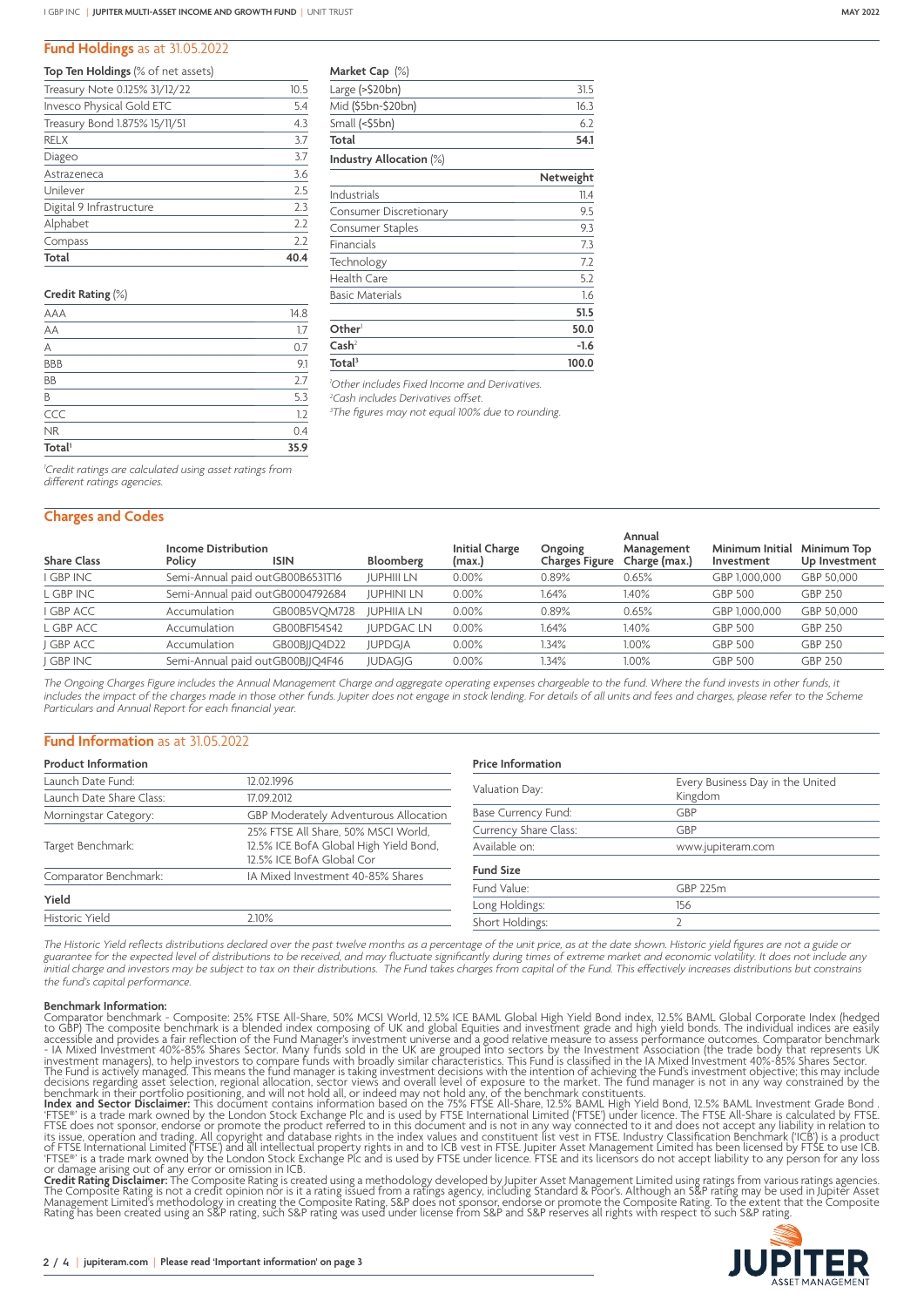**Contact:** Jupiter Unit Trust Managers Limited **Telephone:** 08005614000 **Email:** enquiries@jupiteronline.co.uk **www.jupiteram.com**

**Important information:** We recommend you discuss any investment decisions with a financial adviser, particularly if you are unsure whether an investment is suitable.<br>Jupiter is unable to provide investment advice. Initial